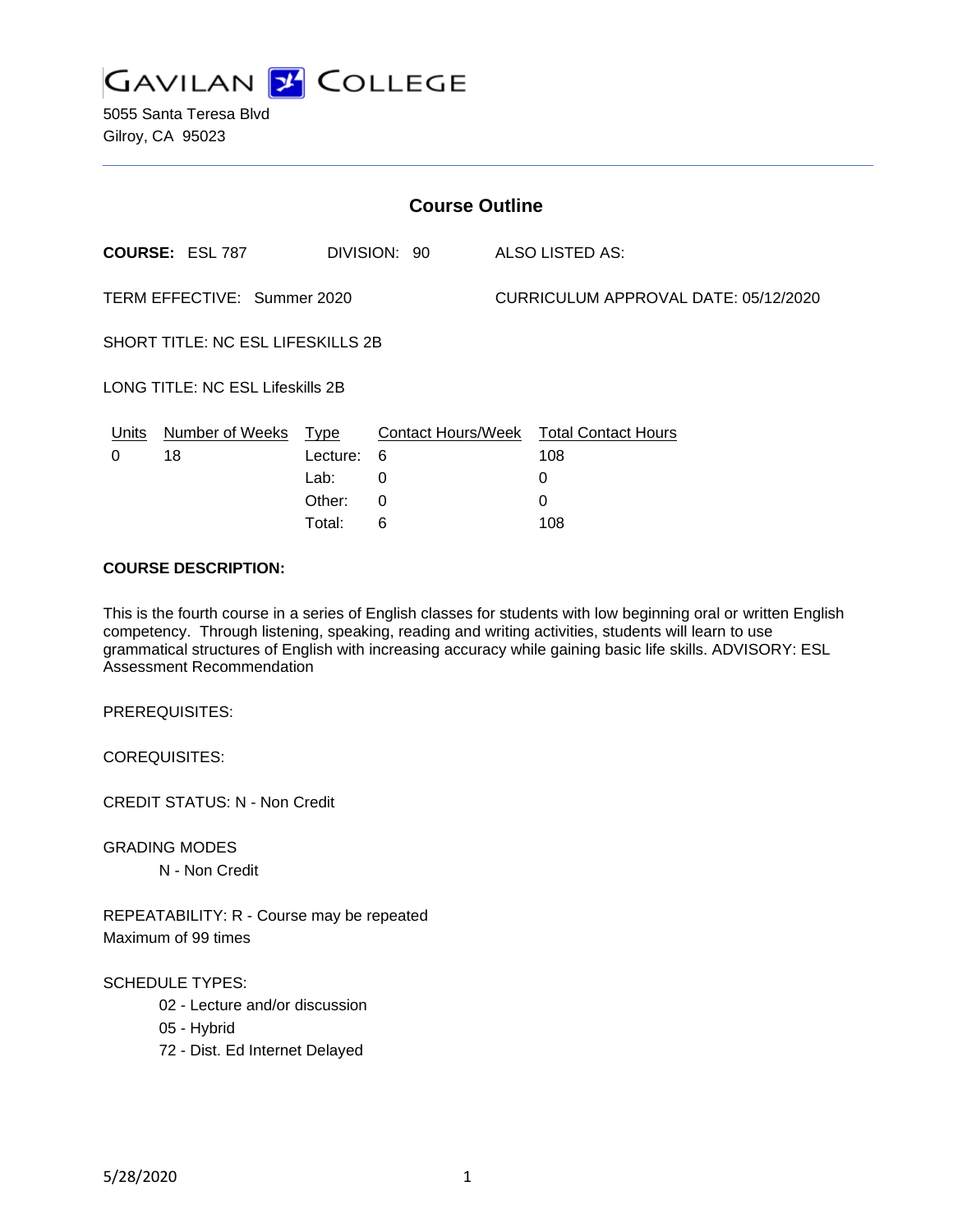## **STUDENT LEARNING OUTCOMES:**

By the end of this course, a student should:

1. Ask and answer questions about issues that affect people's daily lives (for example: places, food and nutrition, housing and the neighborhood, talking about future plans and goals).

2. Skim and scan short readings for specific information within the context of the lifeskills topics covered.

3. Identify the main idea and supporting details of ashort reading within the context of lifeskills topics covered.

4. Make affirmative and negative statements and questions, in oral and written form, using the simple present, present continuous, future and simple past tenses within the context of the lifeskills topics covered.

5. Apply thematic vocabulary and basic grammatical structures in real world situations.

## **CONTENT, STUDENT PERFORMANCE OBJECTIVES, OUT-OF-CLASS ASSIGNMENTS**

Curriculum Approval Date: 05/12/2020

4 Hours

Content: Introductory information: The student will review giving basic greetings, making introductions, and giving personal information

(name, gender, age, marital status, address, phone number, etc.). Classroom vocabulary will be reviewed. Numbers and the English alphabet will be reviewed.

Student Performance Objectives (SPO):

Students will be able to greet one another, introduce themselves and give personal information, both orally and in written form.

16 Hours

Content: Places: The student will learn vocabulary related to the topic of places. He or she will learn descriptive and comparative adjectives to describe emotions and life

experiences in the community, at work and while traveling. Communication will focus on being able to compare two places.

Student Performance Objectives (SPO): Students will be able to describe and

compare two places in the past and present tenses in spoken and written form. They will also be able to relate personal experiences.

#### 16 Hours

Content: Food and Nutrition: The student will learn vocabulary related to the topic of food and nutrition. He or she will learn to talk

about buying groceries, ordering food in a restaurant, and diet and nutrition. The student will learn to read a nutrition label and a recipe. Count and non-count nouns will be reviewed, and

additional ones will be introduced. Communication will focus on being able to talk about food and nutrition.

Student Performance Objectives (SPO): Students will be able to give and take a food order

and discuss healthy eating habits.

16 Hours

Content: The Neighborhood: The student

will learn vocabulary related to the topic of renting an apartment and living in a neighborhood. He or she will learn to describe activities, places and resources in a neighborhood. The student will

learn to read a housing ad. He or she will learn to describe problems that might occur in a rental situation. Communication will focus on responding to a housing ad and requesting utility

services.

Student Performance Objectives (SPO): The students will be able to utilize resources in a neighborhood, acquire housing and report problems to a landlord.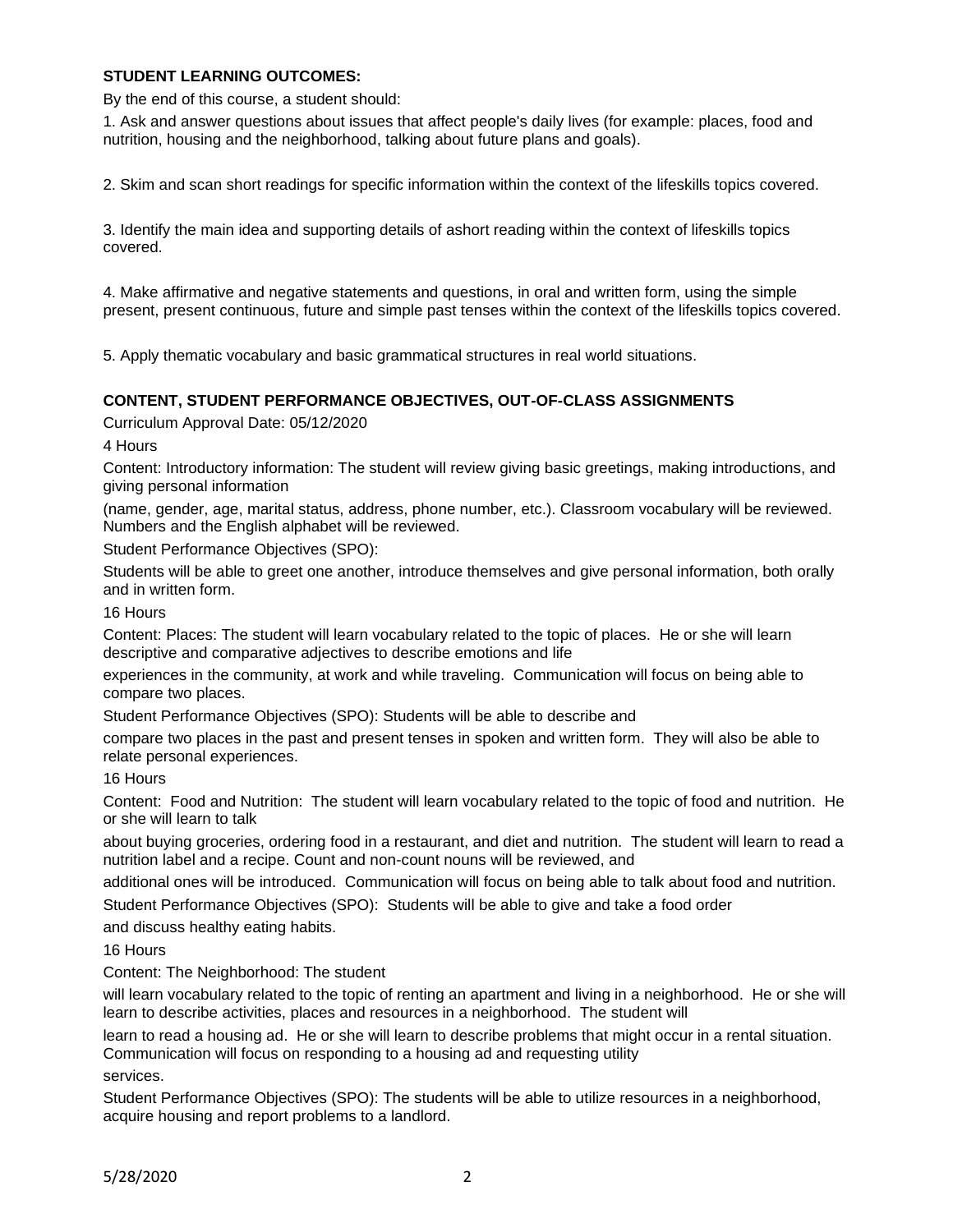# 16 Hours

Content: Driving: The student will learn vocabulary related to driving around town. He or she will learn to

read traffic signs and to ask for and give directions using prepositions of direction. He or she will learn to use the modal "must" and the expression "have to" to talk about traffic rules.

Communication will focus on being able to ask and give directions and conduct transactions at DMV.

Student Performance Objectives (SPO): Students will be able to give and follow directions, obey

traffic signs and rules, and conduct business at DMV.

16 Hours

Content: Plans: The

student will learn vocabulary related to the topic of making plans. He or she will learn to use the future tense with "going to" to describe weekend and holiday plans. The student will be

introduced to the modal "might". Communication will focus on being able to express plans for the immediate future.

Student Performance Objectives (SPO): Students will be able to describe plans for

the near future using the future tense in spoken and written form.

16 Hours

Content:

Goals: The student will learn vocabulary related to the topic of personal and educational goals. He or she will learn to use the modal "will" to describe future goals. The student will be

introduced to infinitives with "want", "plan" and "need". Communication will focus on being able to express goals for the future.

Student Performance Objectives (SPO): Students will be able to

describe their goals for the long-term future, both in spoken and written form.

5

**Hours** 

Content: Review vocabulary and grammatical structures.

Student Performance Objectives (SPO): Students will be able to carry on short conversations, skim and scan short readings for specific

information, read for the main idea and write simple sentences using the thematic vocabulary and grammar introduced during the semester.

3 Hours

Final Exam

# **METHODS OF INSTRUCTION:**

Classroom activities include listening exercises, pronunciation contrasts, dialogues, oral drills, question and answer pairs, guided readings, vocabulary development, oral composition, basic sentence writing, role playing, and guided writing.

# **OUT OF CLASS ASSIGNMENTS:**

Required Outside Hours:

Assignment Description:

Written textbook assignments; assigned readings; oral practice; vocabulary memorization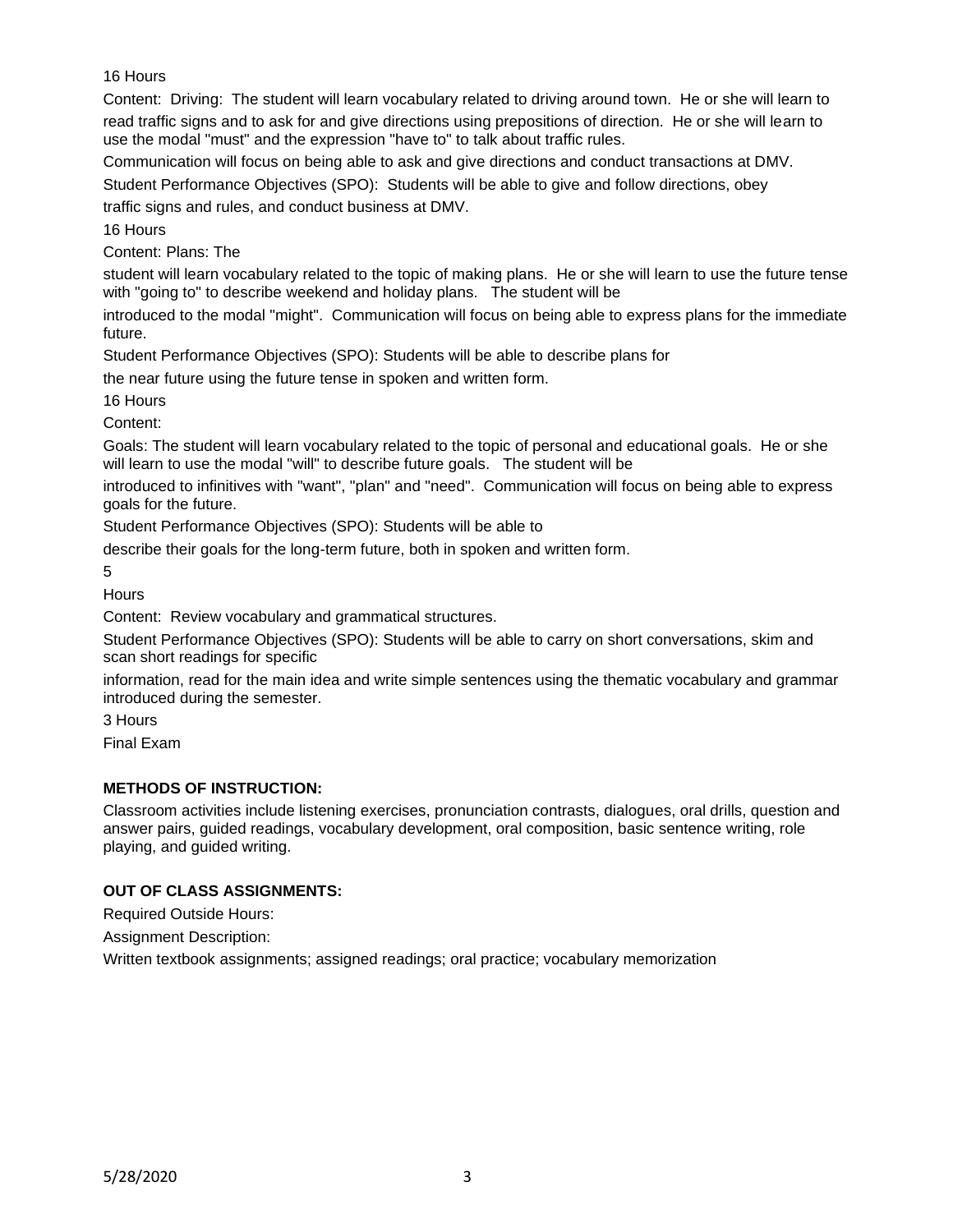# **METHODS OF EVALUATION:**

Writing assignments Percent of total grade: 5.00 % Writing Assignments: Percent range of total grade: 5 % to 10 % Written Homework Skill demonstrations Percent of total grade: 10.00 % Skill Demonstrations: Percent range of total grade: 10 % to 20 % Class Performance/s Objective examinations Percent of total grade: 85.00 % Objective examinations: Multiple Choice True/False Matching Item Completion Other: Short answer and oral interview

# **REPRESENTATIVE TEXTBOOKS:**

Recommended Representative Textbooks

Jenkins and Johnson. Stand Out 2 Student Book and Workbook (Second Half).. National Geographic,2016. Or other appropriate college level text.

Reading Level of Text, Grade: Integrated ESL Low Beginning (From the ESL CB 21 Rubric) Verified by: Nicole Cisneros